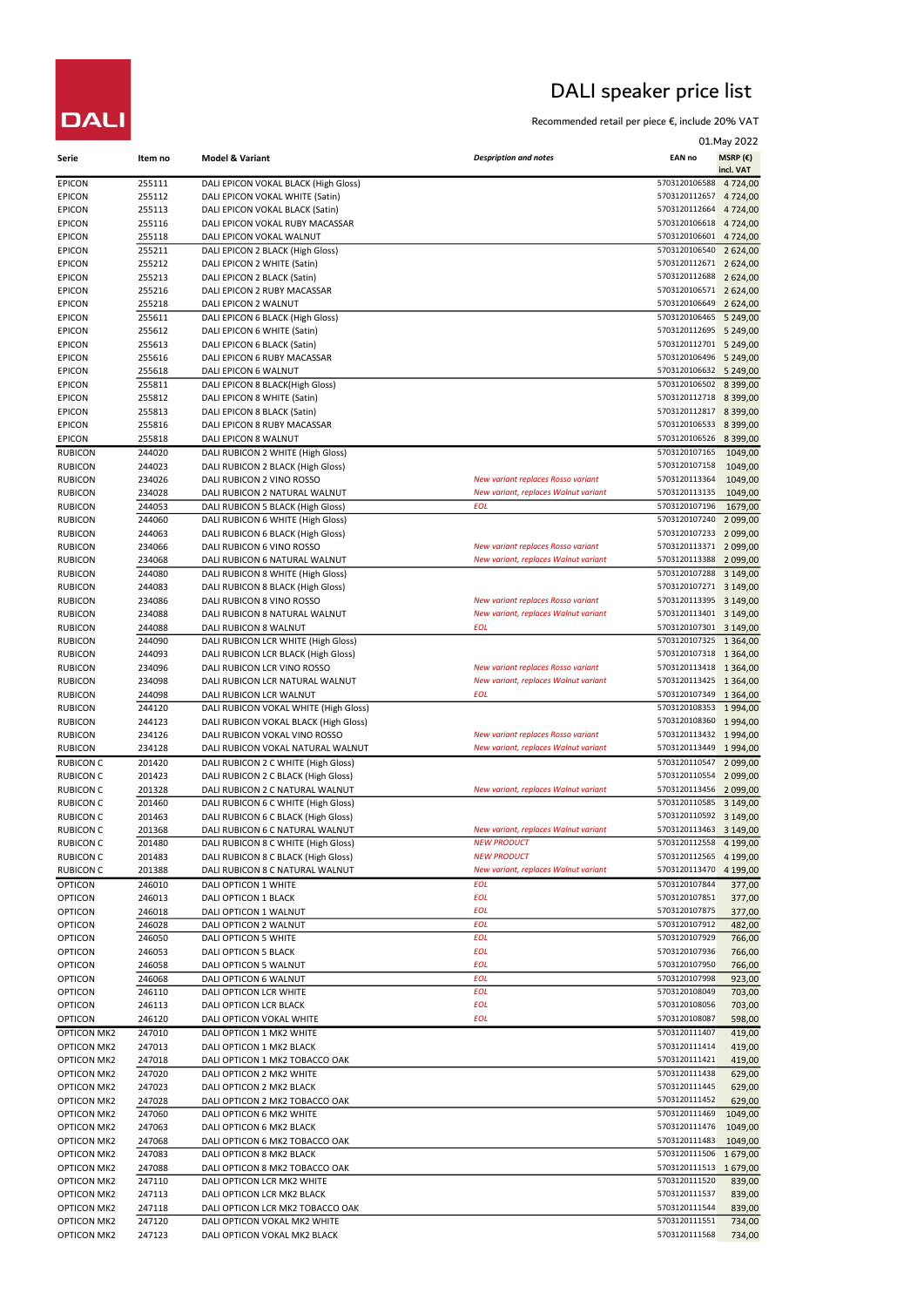| <b>OPTICON MK2</b> | 247128 | DALI OPTICON VOKAL MK2 TOBACCO OAK              |                                           | 5703120111575          | 734,00        |
|--------------------|--------|-------------------------------------------------|-------------------------------------------|------------------------|---------------|
| <b>OBERON</b>      | 230010 | DALI OBERON 1 WHITE                             |                                           | 5703120109497          | 230,00        |
| <b>OBERON</b>      | 230013 | DALI OBERON 1 BLACK ASH                         |                                           | 5703120109480          | 230,00        |
| <b>OBERON</b>      | 230015 | DALI OBERON 1 LIGHT OAK                         |                                           | 5703120109596          | 230,00        |
| <b>OBERON</b>      | 230018 | DALI OBERON 1 DARK WALNUT                       |                                           | 5703120109602          | 230,00        |
| <b>OBERON</b>      | 230030 | DALI OBERON 3 WHITE                             |                                           | 5703120109473          | 314,00        |
| OBERON             | 230033 | DALI OBERON 3 BLACK ASH                         |                                           | 5703120109466          | 314,00        |
| <b>OBERON</b>      | 230035 | DALI OBERON 3 LIGHT OAK                         |                                           | 5703120109619          | 314,00        |
| <b>OBERON</b>      | 230038 | DALI OBERON 3 DARK WALNUT                       |                                           |                        | 314,00        |
| <b>OBERON</b>      | 230050 | DALI OBERON 5 WHITE                             |                                           | 5703120109503          | 472,00        |
| <b>OBERON</b>      | 230053 | DALI OBERON 5 BLACK ASH                         |                                           | 5703120109510          | 472,00        |
| <b>OBERON</b>      | 230055 | DALI OBERON 5 LIGHT OAK                         |                                           | 5703120109633          | 472,00        |
| <b>OBERON</b>      | 230058 | DALI OBERON 5 DARK WALNUT                       |                                           | 5703120109640          | 472,00        |
| <b>OBERON</b>      | 230070 | DALI OBERON 7 WHITE                             |                                           | 5703120109541          | 682,00        |
| <b>OBERON</b>      | 230073 | DALI OBERON 7 BLACK ASH                         |                                           | 5703120109558          | 682,00        |
| <b>OBERON</b>      | 230075 | DALI OBERON 7 LIGHT OAK                         |                                           | 5703120109671          | 682,00        |
| <b>OBERON</b>      | 230078 | DALI OBERON 7 DARK WALNUT                       |                                           | 5703120109688          | 682,00        |
| <b>OBERON</b>      | 230090 | DALI OBERON ON-WALL WHITE                       |                                           | 5703120109527          | 314,00        |
| <b>OBERON</b>      | 230093 | DALI OBERON ON-WALL BLACK ASH                   |                                           | 5703120109534          | 314,00        |
| <b>OBERON</b>      | 230095 | DALI OBERON ON-WALL LIGHT OAK                   |                                           | 5703120109657          | 314,00        |
| <b>OBERON</b>      | 230098 | DALI OBERON ON-WALL DARK WALNUT                 |                                           | 5703120109664          | 314,00        |
| <b>OBERON</b>      | 230120 | DALI OBERON VOKAL WHITE                         |                                           | 5703120109565          | 419,00        |
| <b>OBERON</b>      | 230123 | DALI OBERON VOKAL BLACK ASH                     |                                           | 5703120109572          | 419,00        |
| <b>OBERON</b>      | 230125 | DALI OBERON VOKAL LIGHT OAK                     |                                           | 5703120109695          | 419,00        |
| <b>OBERON</b>      | 230128 | DALI OBERON VOKAL DARK WALNUT                   |                                           | 5703120109701          | 419,00        |
| <b>OBERON</b>      | 230993 | DALI OBERON 9 BLACK ASH                         |                                           | 5703120111353          | 1049,00       |
| <b>OBERON</b>      | 230998 | DALI OBERON 9 DARK WALNUT                       |                                           | 5703120111377          | 1049,00       |
| <b>OBERON C</b>    | 231010 | DALI OBERON 1 C WHITE                           |                                           | 5703120110783          | 524,00        |
| <b>OBERON C</b>    | 231013 | DALI OBERON 1 C BLACK ASH                       |                                           | 5703120110790          | 524,00        |
| <b>OBERON C</b>    | 231015 | DALI OBERON 1 C LIGHT OAK                       |                                           | 5703120110806          | 524,00        |
| <b>OBERON C</b>    | 231018 | DALI OBERON 1 C DARK WALNUT                     |                                           | 5703120110813          | 524,00        |
| <b>OBERON C</b>    | 231070 | DALI OBERON 7 C WHITE                           |                                           | 5703120110820          | 1049,00       |
| <b>OBERON C</b>    | 231073 | DALI OBERON 7 C BLACK ASH                       |                                           | 5703120110837          | 1049,00       |
| <b>OBERON C</b>    | 231075 | DALI OBERON 7 C LIGHT OAK                       |                                           | 5703120110844          | 1049,00       |
| <b>OBERON C</b>    | 231078 | DALI OBERON 7 C DARK WALNUT                     |                                           | 5703120110851          | 1049,00       |
| <b>OBERON C</b>    | 231090 | DALI OBERON ON-WALL C WHITE                     |                                           | 5703120110868          | 629,00        |
| <b>OBERON C</b>    | 231093 | DALI OBERON ON-WALL C BLACK ASH                 |                                           | 5703120110875          | 629,00        |
| <b>OBERON C</b>    | 231095 | DALI OBERON ON-WALL C LIGHT OAK                 |                                           | 5703120110899          | 629,00        |
| <b>OBERON C</b>    | 231098 | DALI OBERON ON-WALL C DARK WALNUT               |                                           | 5703120110882          | 629,00        |
| <b>OBERON C</b>    | 231120 | DALI OBERON VOKAL C WHITE                       |                                           | 5703120112633          | 734,00        |
| <b>OBERON C</b>    | 231123 | DALI OBERON VOKAL C BLACK ASH                   |                                           | 5703120112640          | 734,00        |
| <b>OBERON C</b>    | 231125 | DALI OBERON VOKAL C LIGHT OAK                   |                                           | 5703120112763          | 734,00        |
| <b>OBERON C</b>    | 231128 | DALI OBERON VOKAL C DARK WALNUT                 |                                           | 5703120112770          | 734,00        |
| <b>OBERON C</b>    | 231110 | DALI OBERON 1 C WHITE + SOUND HUB COMPACT       | <b>ONE BOX SYSTEM for ON-LINE dealers</b> | 5703120112442 1 364,00 |               |
| <b>OBERON C</b>    | 231113 | DALI OBERON 1 C BLACK + SOUND HUB COMPACT       | <b>ONE BOX SYSTEM for ON-LINE dealers</b> | 5703120112435 1 364,00 |               |
| <b>OBERON C</b>    | 231115 | DALI OBERON 1 C LIGHT OAK + SOUND HUB COMPACT   | <b>ONE BOX SYSTEM for ON-LINE dealers</b> | 5703120112459          | 1 3 6 4 , 0 0 |
| <b>OBERON C</b>    | 231118 | DALI OBERON 1 C DARK WALNUT + SOUND HUB COMPACT | <b>ONE BOX SYSTEM for ON-LINE dealers</b> | 5703120112466 1364,00  |               |
| <b>SPEKTOR</b>     | 264010 | DALI SPEKTOR 1 WHITE                            |                                           | 5703120109794          | 104,00        |
| <b>SPEKTOR</b>     | 264013 | DALI SPEKTOR 1 BLACK ASH                        |                                           | 5703120109008          | 104,00        |
| <b>SPEKTOR</b>     | 264018 | DALI SPEKTOR 1 WALNUT                           |                                           | 5703120109046          | 104,00        |
| <b>SPEKTOR</b>     | 264020 | DALI SPEKTOR 2 WHITE                            |                                           | 5703120109787          | 157,00        |
| <b>SPEKTOR</b>     | 264023 | DALI SPEKTOR 2 BLACK ASH                        |                                           | 5703120109015          | 157,00        |
| <b>SPEKTOR</b>     | 264028 | DALI SPEKTOR 2 WALNUT                           |                                           | 5703120109053          | 157,00        |
| <b>SPEKTOR</b>     | 264063 | DALI SPEKTOR 6 BLACK ASH                        |                                           | 5703120109022          | 367,00        |
| <b>SPEKTOR</b>     | 264068 | DALI SPEKTOR 6 WALNUT                           |                                           | 5703120109060          | 367,00        |
| <b>SPEKTOR</b>     | 264090 | DALI SPEKTOR VOKAL WHITE                        |                                           | 5703120109817          | 209,00        |
| <b>SPEKTOR</b>     | 264093 | DALI SPEKTOR VOKAL BLACK ASH                    |                                           | 5703120109039          | 209,00        |
| <b>SPEKTOR</b>     | 264098 | DALI SPEKTOR VOKAL WALNUT                       |                                           | 5703120109077          | 209,00        |
| <b>CALLISTO</b>    | 201521 | DALI CALLISTO 2 C SHADOW BLACK (Black)          | <b>EOL</b> not to be replaced             | 5703120112756          | 735,00        |
| <b>CALLISTO</b>    | 201528 | DALI CALLISTO 2 C TOBACCO OAK                   | <b>EOL</b> not to be replaced             | 5703120112794          | 735,00        |
| <b>CALLISTO</b>    | 201563 | DALI CALLISTO 6 C BLACK                         | <b>EOL</b> not to be replaced             | 5703120109442 1050,00  |               |
| <b>SOUND HUB</b>   | 275000 | DALI SOUND HUB                                  |                                           | 5703120109404          | 629,00        |
| <b>SOUND HUB</b>   | 275004 | HDMI AUDIO MODULE                               | <b>NEW PRODUCT</b>                        | 5703120112145          | 419,00        |
| SOUND HUB          | 275002 | <b>BLUOS NPM-2i</b>                             | <b>NEW PRODUCT</b>                        | 5703120110479          | 524,00        |
| SOUND HUB          | 275003 | DALI SOUND HUB COMPACT                          |                                           | 5703120110905          | 314,00        |
| SOUND HUB          | 275005 | DALI WSR- (Wireless Subwoofer Receiver)         | <b>NEW PRODUCT</b>                        | 5703120112602          | 157,00        |
| <b>SOUND HUB</b>   | 275012 | DALI SOUND HUB + BLUOS NPM-2i                   | <b>NEW PRODUCT</b>                        |                        | 839,00        |
| <b>MENUET</b>      | 244010 | DALI MENUET WHITE (High Gloss)                  |                                           | 5703120107660          | 629,00        |
| <b>MENUET</b>      | 244013 | DALI MENUET BLACK (High Gloss)                  |                                           | 5703120107677          | 629,00        |
| <b>MENUET</b>      | 244014 | DALI MENUET SE                                  |                                           | 5703120110943          | 787,00        |
| <b>MENUET</b>      | 244016 | DALI MENUET ROSSO                               |                                           | 5703120107684          | 629,00        |
| MENUET             | 244018 | DALI MENUET WALNUT                              |                                           | 5703120107691          | 629,00        |
| <b>ALTECO</b>      | 264300 | DALI ALTECO C-1 WHITE                           |                                           | 5703120109459          | 209,00        |
| <b>ALTECO</b>      | 264303 | DALI ALTECO C-1 BLACK ASH                       |                                           | 5703120109275          | 209,00        |
| <b>ALTECO</b>      | 264308 | DALI ALTECO C-1 WALNUT                          |                                           | 5703120109282          | 209,00        |
| <b>FAZON</b>       | 243020 | DALI FAZON LCR WHITE                            | <b>EOL</b> not to be replaced             | 5703120105390          | 524,00        |
| <b>FAZON</b>       | 243021 | <b>DALI FAZON LCR BLACK</b>                     | <b>EOL</b> not to be replaced             | 5703120105406          | 524,00        |
| FAZON              | 243130 | DALI FAZON SAT CHALK WHITE                      | <b>NEW VARIANT</b>                        | 5703120112992          | 314,00        |
| <b>FAZON</b>       | 243131 | DALI FAZON SAT IRON BLACK                       | <b>NEW VARIANT</b>                        | 5703120113012          | 314,00        |
| <b>FAZON</b>       | 243060 | DALI FAZON MIKRO WHITE                          | <b>EOL Replaced by Chalk White</b>        | 5703120106793          | 209,00        |
| FAZON              | 243110 | DALI FAZON MIKRO CHALK WHITE                    | <b>NEW VARIANT</b>                        | 5703120112954          | 209,00        |
| <b>FAZON</b>       | 243061 | DALI FAZON MIKRO BLACK                          | <b>EOL Replaced by Iron Black</b>         | 5703120106809          | 209,00        |
| <b>FAZON</b>       | 243111 | DALI FAZON MIKRO IRON BLACK                     | <b>NEW VARIANT</b>                        | 5703120112961          | 209,00        |
| FAZON              | 243120 | DALI FAZON MIKRO VOKAL CHALK WHITE              | <b>NEW VARIANT</b>                        | 5703120112978          | 209,00        |
| FAZON              | 243121 | DALI FAZON MIKRO VOKAL IRON BLACK               | <b>NEW VARIANT</b>                        | 5703120112985          | 209,00        |
| PHANTOM            | 262004 | DALI PHANTOM E-50 SINGLE PACK                   |                                           | 5703120112213          | 167,00        |
|                    |        |                                                 |                                           | 5703120111698          |               |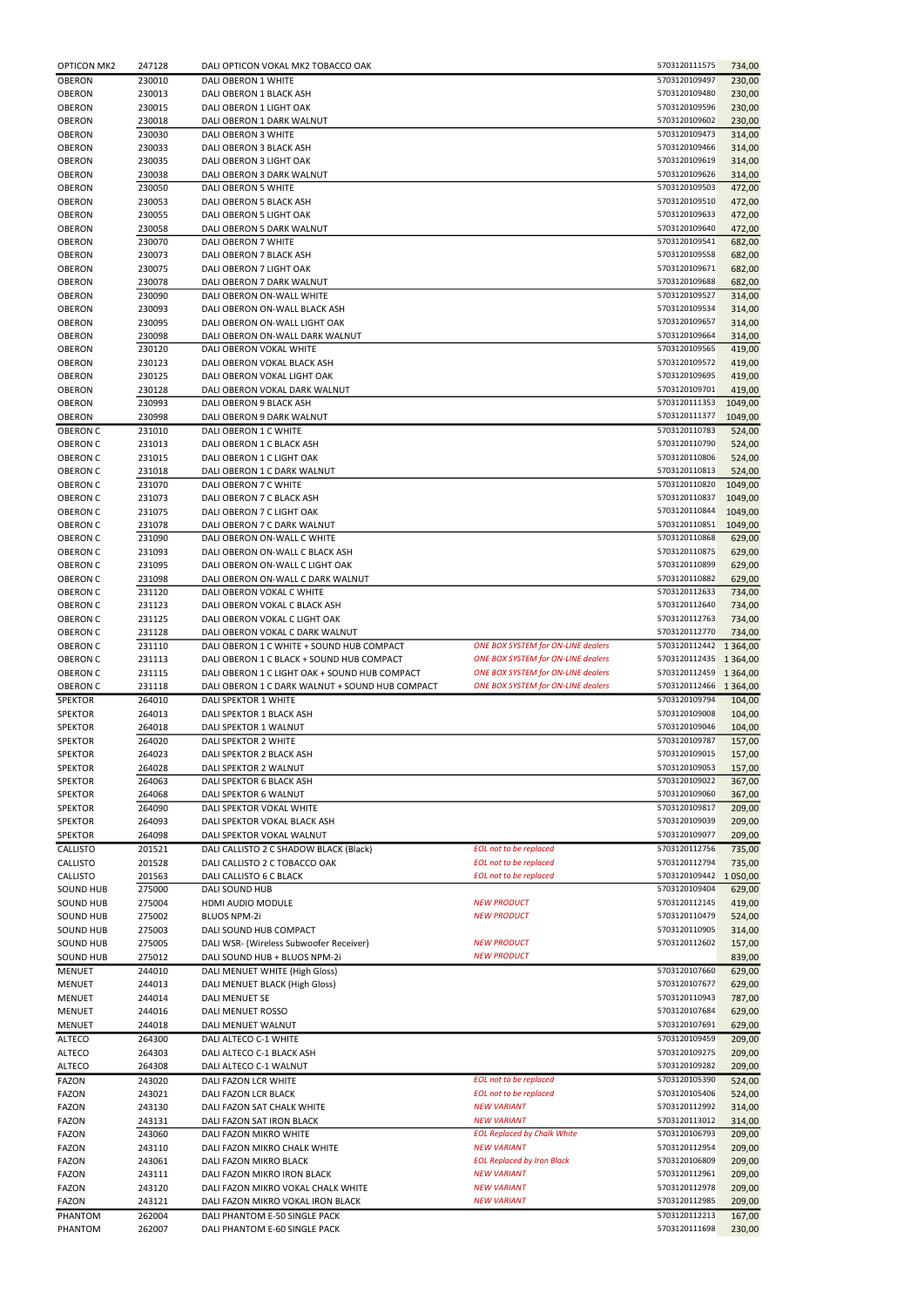| PHANTOM                                  | 262009           | DALI PHANTOM E-80 SINGLE PACK                                                    |                                                                       | 5703120112206                           | 314,00                  |
|------------------------------------------|------------------|----------------------------------------------------------------------------------|-----------------------------------------------------------------------|-----------------------------------------|-------------------------|
| PHANTOM                                  | 262026           | DALI PHANTOM E-60 S                                                              |                                                                       | 5703120110493                           | 314,00                  |
| PHANTOM                                  | 262106           | DALI PHANTOM K-60                                                                | <b>NEW PRODUCT</b>                                                    | 5703120111599                           | 419,00                  |
| PHANTOM                                  | 262108           | DALI PHANTOM K-80                                                                | <b>NEW PRODUCT</b>                                                    | 5703120111605                           | 524,00                  |
| PHANTOM                                  | 262032           | DALI PHANTOM M-250                                                               |                                                                       | 5703120110622                           | 787,00                  |
| PHANTOM<br>PHANTOM                       | 262033<br>262055 | DALI PHANTOM M-375<br>DALI PHANTOM H-50                                          |                                                                       | 5703120110639<br>5703120107356          | 1 1 5 4 , 0 0<br>262,00 |
| PHANTOM                                  | 262056           | DALI PHANTOM H-60                                                                |                                                                       | 5703120107363                           | 367,00                  |
| PHANTOM                                  | 262058           | DALI PHANTOM H-80                                                                |                                                                       | 5703120107370                           | 472,00                  |
| PHANTOM                                  | 262046           | DALI PHANTOM H-60 R                                                              | <b>NEW PRODUCT</b>                                                    | 5703120112800                           | 419,00                  |
| PHANTOM                                  | 262048           | DALI PHANTOM H-80 R                                                              | <b>NEW PRODUCT</b>                                                    | 5703120113005                           | 524,00                  |
| PHANTOM                                  | 262060           | DALI PHANTOM H-120                                                               |                                                                       | 5703120107837                           | 944,00                  |
| PHANTOM                                  | 262080           | DALI PHANTOM S-80                                                                |                                                                       | 5703120108667                           | 1679,00                 |
| PHANTOM<br>PHANTOM                       | 262081<br>262082 | DALI PHANTOM S-180<br>DALI PHANTOM S-280                                         |                                                                       | 5703120108674<br>5703120108681          | 2 4 1 4 , 0 0           |
| <b>SUBS</b>                              | 220180           | DALI SUB E-12 F WHITE (Satin) 220-240V                                           |                                                                       | 5703120112183                           | 4 199,00<br>787,00      |
| <b>SUBS</b>                              | 220183           | DALI SUB E-12 F BLACK (Satin) 220-240 V                                          |                                                                       | 5703120112176                           | 787,00                  |
| <b>SUBS</b>                              | 220120           | DALI SUB P-10 DSS WHITE (High Gloss)                                             |                                                                       | 5703120106670                           | 3 149,00                |
| <b>SUBS</b>                              | 220123           | DALI SUB P-10 DSS BLACK (High Gloss)                                             |                                                                       | 5703120106625                           | 3 149,00                |
| <b>SUBS</b>                              | 220170           | DALI SUB E-9 F WHITE (Satin) 220-240 V                                           |                                                                       | 5703120112152                           | 629,00                  |
| <b>SUBS</b>                              | 220173           | DALI SUB E-9 F BLACK (Satin) 220-240 V                                           |                                                                       | 5703120112169                           | 629,00                  |
| <b>SUBS</b>                              | 220140           | DALI SUB M-10 D WHITE (High Gloss)                                               |                                                                       | 5703120107646                           | 2 099,00                |
| <b>SUBS</b>                              | 220141           | DALI SUB M-10 D BLACK (High Gloss)                                               |                                                                       | 5703120107653 2099,00                   |                         |
| <b>SUBS</b><br><b>SUBS</b>               | 220150<br>220153 | DALI SUB K-14 F WHITE 200 - 240V<br>DALI SUB K-14 F BLACK 220 - 240V             |                                                                       | 5703120107769 1 574,00<br>5703120107776 | 1 5 7 4 ,00             |
| <b>SUBS</b>                              | 220160           | DALI SUB C-8 D WHITE 220-240 V                                                   |                                                                       | 5703120109237                           | 419,00                  |
| <b>SUBS</b>                              | 220163           | DALI SUB C-8 D BLACK 220-240 V                                                   |                                                                       | 5703120109251                           | 419,00                  |
| Ю                                        | 203041           | DALI IO-4 IRON BLACK                                                             |                                                                       | 5703120110424                           | 314,00                  |
| IО                                       | 203042           | DALI IO-4 CARAMEL WHITE                                                          |                                                                       | 5703120110448                           | 314,00                  |
| IО                                       | 203043           | DALI IO-4 ARMY GREEN                                                             |                                                                       | 5703120112060                           | 314,00                  |
| IО                                       | 203044           | DALI IO-4 CHALK WHITE                                                            |                                                                       | 5703120112077                           | 314,00                  |
| IО                                       | 203061           | <b>DALI IO-6 IRON BLACK</b>                                                      |                                                                       | 5703120110431                           | 419,00                  |
| IО                                       | 203062           | DALI IO-6 CARAMEL WHITE                                                          |                                                                       | 5703120110486                           | 419,00                  |
| IО<br>IО                                 | 203063<br>203064 | DALI IO-6 ARMY GREEN<br>DALI IO-6 CHALK WHITE                                    |                                                                       | 5703120112084<br>5703120112091          | 419,00<br>419,00        |
| <b>KATCH</b>                             | 243720           | DALI KATCH G2 CARAMEL WHITE                                                      |                                                                       | 5703120112121                           | 419,00                  |
| KATCH                                    | 243721           | DALI KATCH G2 IRON BLACK                                                         |                                                                       | 5703120112114                           | 419,00                  |
| <b>KATCH</b>                             | 243728           | DALI KATCH G2 CHILLY BLUE                                                        |                                                                       | 5703120112138                           | 419,00                  |
| <b>KATCH</b>                             | 243811           | DALI KATCH ONE IRON BLACK                                                        |                                                                       | 5703120109749                           | 787,00                  |
| <b>KATCH</b>                             | 243812           | DALI KATCH ONE MOUNTAIN WHITE                                                    |                                                                       | 5703120110684                           | 787,00                  |
| <b>ACCESSORIES</b>                       | 259800           | DALI PHANTOM OW FRAME S-80 WHITE                                                 |                                                                       | 5703120110660                           | 262,00                  |
| ACCESSORIES                              | 259810           | DALI PHANTOM OW FRAME S-180 WHITE                                                |                                                                       | 5703120110677                           | 367,00                  |
| <b>ACCESSORIES</b>                       | 259820           | DALI PHANTOM OW FRAME S-280 WHITE                                                |                                                                       | 5703120110776                           | 472,00                  |
|                                          |                  |                                                                                  |                                                                       |                                         |                         |
| <b>ACCESSORIES</b>                       | 259830           | DALI PHANTOM M OW FRAME WHITE                                                    | NEW PRODUCT: Fits PHANTOM M-250/M-375                                 | 5703120112534                           | 262,00                  |
| <b>ACCESSORIES</b>                       | 259876           | PHANTOM K-60 BACK CAN                                                            | <b>NEW PRODUCT</b><br><b>NEW PRODUCT</b>                              | 5703120112497<br>5703120112503          | 104,00                  |
| <b>ACCESSORIES</b><br><b>ACCESSORIES</b> | 259878<br>259861 | PHANTOM K-80 BACK CAN<br>DALI PHANTOM BB UNIVERSAL 25L                           |                                                                       | 5703120116532                           | 104,00<br>136,00        |
| <b>ACCESSORIES</b>                       | V700125-0-0      | FRONT GRILLE PHANTOM E-50 ROUND                                                  | compatible with E-50                                                  |                                         | 19,00                   |
| <b>ACCESSORIES</b>                       | V700126-0-0      | FRONT GRILLE PHANTOM E-60 ROUND                                                  | compatible with E-60, E-60S and K-60                                  |                                         | 23,00                   |
| <b>ACCESSORIES</b>                       | V700128-0-0      | <b>FRONT GRILLE PHANTOM E-80 ROUND</b>                                           | compatible with E-80 and K-80                                         |                                         | 26,00                   |
| <b>ACCESSORIES</b>                       | V700135-0-0      | <b>FRONT GRILLE PHANTOM E-50 SQUARE</b>                                          | compatible with E-50                                                  | 5703120107127                           | 19,00                   |
| <b>ACCESSORIES</b>                       | V700136-0-0      | FRONT GRILLE PHANTOM E-60 SQUARE                                                 | compatible with E-60, E-60S and K-60                                  | 5703120107134                           | 23,00                   |
| <b>ACCESSORIES</b>                       | V700138-0-0      | <b>FRONT GRILLE PHANTOM E-80 SQUARE</b>                                          | compatible with E-80 and K-80                                         | 5703120107141                           | 26,00                   |
| <b>ACCESSORIES</b>                       | 286038           | FRONT GRILLE PHANTOM K-60 WHITE                                                  | compatible with E-60, E-60S and K-60                                  | 5703120113302                           | 41,00                   |
| <b>ACCESSORIES</b><br><b>ACCESSORIES</b> | 286039<br>286040 | <b>FRONT GRILLE PHANTOM K-60 BLACK</b><br><b>FRONT GRILLE PHANTOM K-80 WHITE</b> | compatible with E-60, E-60S and K-60<br>compatible with E-80 and K-80 | 5703120113319<br>5703120113326          | 41,00                   |
| <b>ACCESSORIES</b>                       | 286041           | <b>FRONT GRILLE PHANTOM K-80 BLACK</b>                                           | compatible with E-80 and K-80                                         | 5703120113333                           | 52,00<br>52,00          |
| <b>ACCESSORIES</b>                       | 280330           | DALI CONNECT SC F215C 200 METER ROLLS                                            |                                                                       | 5703120107400                           | 4,00                    |
| <b>ACCESSORIES</b>                       | 280333           | DALI CONNECT SC F222C 200 METER ROLLS                                            |                                                                       | 5703120107417                           | 6,00                    |
| <b>ACCESSORIES</b>                       | 280336           | DALI CONNECT SC RM230C 50 METER ROLLS                                            |                                                                       | 5703120107424                           | 12,00                   |
| <b>ACCESSORIES</b>                       | 280339           | DALI CONNECT SC RM230S 50 METER ROLLS                                            |                                                                       | 5703120107431                           | 18,00                   |
| ACCESSORIES                              | 280342           | DALI CONNECT SC RM230ST 50 METER ROLLS                                           |                                                                       | 5703120107448                           | 30,00                   |
| <b>ACCESSORIES</b>                       | 280345           | DALI CONNECT SC RM430ST 40 METER ROLLS                                           |                                                                       | 5703120107455                           | 51,00                   |
| <b>ACCESSORIES</b><br><b>ACCESSORIES</b> | 288002<br>288003 | DALI CONNECT TERMINATED RM230C 2 X 2M<br>DALI CONNECT TERMINATED RM230C 2 X 3M   |                                                                       | 5703120108865<br>5703120108872          | 367,00                  |
| <b>ACCESSORIES</b>                       | 288004           | DALI CONNECT TERMINATED RM230C 2 X 4M                                            |                                                                       | 5703120108889                           | 398,00<br>440,00        |
| ACCESSORIES                              | 288012           | DALI CONNECT TERMINATED RM230S 2 X 2M                                            |                                                                       | 5703120108896                           | 419,00                  |
| ACCESSORIES                              | 288013           | DALI CONNECT TERMINATED RM230S 2 X 3M                                            |                                                                       | 5703120108902                           | 472,00                  |
| <b>ACCESSORIES</b>                       | 288014           | DALI CONNECT TERMINATED RM230S 2 X 4M                                            |                                                                       | 5703120108919                           | 524,00                  |
| <b>ACCESSORIES</b>                       | 288022           | DALI CONNECT TERMINATED RM230ST 2 X 2M                                           |                                                                       | 5703120108926                           | 472,00                  |
| <b>ACCESSORIES</b>                       | 288023           | DALI CONNECT TERMINATED RM230ST 2 X 3M                                           |                                                                       | 5703120108933                           | 524,00                  |
| <b>ACCESSORIES</b>                       | 288024           | DALI CONNECT TERMINATED RM230ST 2 X 4M                                           |                                                                       | 5703120108940                           | 598,00                  |
| ACCESSORIES                              | 280130           | DALI CONNECT SC TERMINATION KIT - QUAD                                           |                                                                       | 5703120107738                           | 11,00                   |
| ACCESSORIES                              | 280131           | DALI CONNECT SC TERMINATION KIT - DUAL                                           |                                                                       | 5703120107745                           | 9,00                    |
| <b>ACCESSORIES</b><br><b>ACCESSORIES</b> | 280317<br>288032 | DALI CONNECT SC XR605C 10M<br>DALI CONNECT TERMINATED BW RM430ST 1 X 2M          |                                                                       | 5703120107042<br>5703120109084          | 71,00                   |
| <b>ACCESSORIES</b>                       | 288033           | DALI CONNECT TERMINATED BW RM430ST 1 X 3M                                        |                                                                       | 5703120109091                           | 357,00<br>409,00        |
| <b>ACCESSORIES</b>                       | 288034           | DALI CONNECT TERMINATED BW RM430ST 1 X 4M                                        |                                                                       | 5703120109107                           | 462,00                  |
| <b>ACCESSORIES</b>                       | 280215           | DALI CONNECT BANANA PLUGS BAG                                                    |                                                                       | 5703120120584                           | 58,00                   |
| ACCESSORIES                              | 280214           | DALI CONNECT BANANA PLUGS BOX                                                    |                                                                       | 5703120120560                           | 73,00                   |
| <b>ACCESSORIES</b>                       | 280211           | DALI CONNECT SPADES GOLD WITH DALI LOGO                                          |                                                                       | 5703120120294                           | 14,00                   |
| <b>ACCESSORIES</b>                       | 283832           | DALI EPICON STAND                                                                |                                                                       | 5703120106656                           | 377,00                  |
| <b>ACCESSORIES</b>                       | 383610           | DALI CONNECT STAND E-600 BLACK                                                   |                                                                       | 5703120106939                           | 104,00                  |
| <b>ACCESSORIES</b>                       | 383611           | DALI CONNECT STAND E-600 WHITE                                                   |                                                                       | 5703120107394<br>5703120111384          | 104,00                  |
| ACCESSORIES<br>ACCESSORIES               | 383630<br>383631 | DALI CONNECT STAND M-601 WHITE<br>DALI CONNECT STAND M-601 BLACK                 |                                                                       | 5703120111391                           | 209,00<br>209,00        |
| <b>ACCESSORIES</b>                       | 930360-0-0       | DALI SPIKE SET PREMIUM                                                           | Fits OPTICON 5/6 and RUBICON 5/6/8                                    | 5703120110455                           | 73,00                   |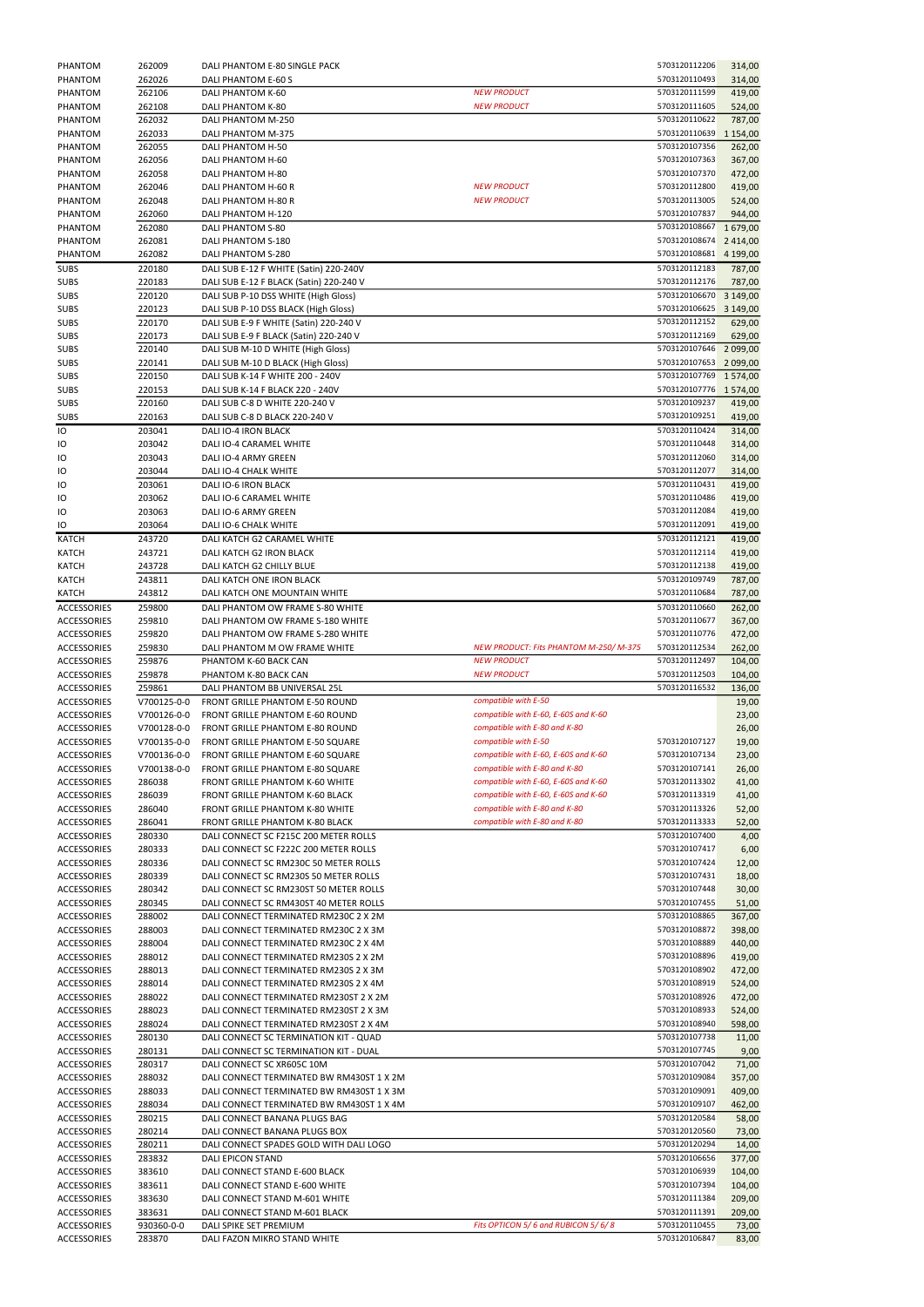| <b>ACCESSORIES</b> | 280800     | DALI WALL BRACKET UNIVERSAL SET                              | <b>Fits MENUET</b>     | 5703120104850 | 41,00  |
|--------------------|------------|--------------------------------------------------------------|------------------------|---------------|--------|
| <b>ACCESSORIES</b> | 280213     | DALI BASE LINE CONES BLACK CHROME                            | Adjustable cone spikes | 5703120120201 | 73,00  |
| <b>ACCESSORIES</b> | 110106-0-0 | <b>DALI IO Travel Case</b>                                   |                        | 5703120110998 | 42,00  |
| <b>ACCESSORIES</b> | 110100-2-0 | DALI IO Ear Pads                                             | <b>Caramel White</b>   |               | 42,00  |
| <b>ACCESSORIES</b> | 110100-1-0 | DALI IO Ear Pads                                             | <b>Iron Black</b>      |               | 42,00  |
| <b>ACCESSORIES</b> | 110100-3-0 | DALI IO Ear Pads                                             | <b>Army Green</b>      |               | 42,00  |
| <b>ACCESSORIES</b> | 110100-4-0 | DALI IO Ear Pads                                             | <b>Chalk White</b>     |               | 42,00  |
| <b>ACCESSORIES</b> | 110105-1-0 | DALI IO Accessory Cable Pack                                 | <b>Black</b>           |               | 32,00  |
| <b>ACCESSORIES</b> | 110105-2-0 | DALI IO Accessory Cable Pack                                 | White                  |               | 32,00  |
| <b>ACCESSORIES</b> | 950142-0-0 | DALI TERMINAL LINK                                           |                        |               | 13,00  |
| <b>ACCESSORIES</b> | 950168-0-0 | EPICON TERMINAL LINK                                         |                        |               |        |
|                    |            |                                                              |                        |               | 31,00  |
| <b>ACCESSORIES</b> | 370039-0-0 | MAINS ADAPTER KATCH IN BOX                                   |                        |               | 52,00  |
| <b>ACCESSORIES</b> | 370042-1-0 | MAINS ADAPTER PLUG EU KATCH                                  |                        |               | 7,00   |
| <b>ACCESSORIES</b> | 370042-2-0 | MAINS ADAPTER PLUG UK KATCH                                  |                        |               | 7,00   |
| ACCESSORIES        | 370042-3-0 | MAINS ADAPTER PLUG US KATCH                                  |                        |               | 7,00   |
| <b>ACCESSORIES</b> | 370042-4-0 | MAINS ADAPTER PLUG CN KATCH                                  |                        |               | 7,00   |
| <b>ACCESSORIES</b> | 370042-5-0 | MAINS ADAPTER PLUG AUS KATCH                                 |                        |               | 7,00   |
| <b>ACCESSORIES</b> | 370200-0-0 | IR Remote Control - MENTOR SUB                               |                        |               | 52,00  |
| <b>ACCESSORIES</b> | 370217-0-0 | REMOTE CONTROL COMPLETE KATCH ONE                            |                        |               | 52,00  |
| <b>ACCESSORIES</b> | 370215-0-0 | <b>SOUND HUB REMOTE</b>                                      |                        |               | 104,00 |
| ACCESSORIES        | 370219-0-0 | DALI SOUND HUB COMPACT REMOTE                                |                        |               | 52,00  |
| <b>ACCESSORIES</b> | 370203-0-0 | IR REMOTE CONTROL SUB P-10 DSS                               |                        |               | 52,00  |
|                    |            |                                                              |                        |               |        |
|                    | Item no    | <b>EPICON FRONT GRILLES</b>                                  |                        |               |        |
| <b>ACCESSORIES</b> | V700102-00 | FRONTGRILLE, EPICON 2 w/magnets Black                        |                        |               | 104,00 |
| <b>ACCESSORIES</b> | V700102-10 | FRONTGRILLE, EPICON 2 w/magnets Ice White                    |                        |               | 104,00 |
|                    |            |                                                              |                        |               |        |
| <b>ACCESSORIES</b> | V700100-00 | FRONTGRILLE, EPICON 6 w/magnets Black                        |                        |               | 209,00 |
| <b>ACCESSORIES</b> | V700100-10 | FRONTGRILLE, EPICON 6 w/magnets Ice White                    |                        |               | 209,00 |
| <b>ACCESSORIES</b> | V700101-00 | FRONTGRILLE, EPICON 8 w/magnets Black                        |                        |               | 209,00 |
| <b>ACCESSORIES</b> | V700101-10 | FRONTGRILLE, EPICON 8 w/magnets Ice White                    |                        |               | 209,00 |
| <b>ACCESSORIES</b> | V700103-00 | FRONTGRILLE, EPICON VOKAL w/magnets Black                    |                        |               | 209,00 |
| <b>ACCESSORIES</b> | V700103-10 | FRONTGRILLE, EPICON VOKAL w/magnets Ice White                |                        |               | 209,00 |
|                    | Item no    | <b>RUBICON FRONT GRILLES</b>                                 |                        |               |        |
| <b>ACCESSORIES</b> | V700112-00 | FRONT GRILLE RUBICON 2 Black                                 |                        |               | 52,00  |
| <b>ACCESSORIES</b> | V700112-10 | FRONT GRILLE RUBICON 2 Ice White                             |                        |               | 52,00  |
| <b>ACCESSORIES</b> | V700192-00 | FRONT GRILLE RUBICON 2 C Ice White                           |                        |               | 52,00  |
| ACCESSORIES        | V700192-10 | <b>FRONT GRILLE RUBICON 2 C Shadow Black</b>                 |                        |               | 52,00  |
| ACCESSORIES        | V700192-20 | <b>FRONT GRILLE RUBICON 2 C Mountain Grey</b>                |                        |               | 52,00  |
|                    |            |                                                              |                        |               |        |
| <b>ACCESSORIES</b> | V700116-00 | FRONT GRILLE RUBICON 6 and 6 C Black                         |                        |               | 104,00 |
| ACCESSORIES        | V700116-10 | FRONT GRILLE RUBICON 6 and 6 C Ice White                     |                        |               | 104,00 |
| ACCESSORIES        | V700196-10 | FRONT GRILLE RUBICON 6 and 6 C Shadow Black                  |                        |               | 104,00 |
| <b>ACCESSORIES</b> | V700196-20 | <b>FRONT GRILLE RUBICON 6 and 6 C Mountain Grey</b>          |                        |               | 104,00 |
| ACCESSORIES        | V700118-00 | FRONT GRILLE RUBICON 8 and 8 C Black                         |                        |               | 104,00 |
| ACCESSORIES        | V700118-10 | <b>FRONT GRILLE RUBICON 8 and 8 C Ice White</b>              |                        |               | 104,00 |
| ACCESSORIES        | V700198-10 | FRONTGRILLE, RUBICON 8 and 8 C Shadow Black                  |                        |               | 104,00 |
| ACCESSORIES        | V700198-20 | FRONTGRILLE, RUBICON 8 and 8 C Mountain Grey                 |                        |               | 104,00 |
| ACCESSORIES        | V700119-00 | FRONTGRILLE, RUBICON LCR Black                               |                        |               |        |
|                    |            |                                                              |                        |               | 52,00  |
| ACCESSORIES        | V700119-10 | FRONT GRILLE RUBICON LCR Ice White                           |                        |               | 52,00  |
| ACCESSORIES        | V700120-00 | FRONTGRILLE, RUBICON Vokal Black                             |                        |               | 104,00 |
| ACCESSORIES        | V700120-10 | FRONTGRILLE, RUBICON Vokal Ice White                         |                        |               | 104,00 |
|                    | Item no    | <b>OPTICON FRONT GRILLES</b>                                 |                        |               |        |
| ACCESSORIES        | V700201-00 | FRONTGRILLE, OPTICON 1 MK2 Marshmallow white                 |                        |               | 52,00  |
| ACCESSORIES        | V700201-10 | FRONTGRILLE, OPTICON 1 MK2 Shadow Black                      |                        |               | 52,00  |
| ACCESSORIES        | V700201-20 | FRONTGRILLE, OPTICON 1 MK2 Mountain Grey                     |                        |               | 52,00  |
| ACCESSORIES        | V700202-00 | FRONTGRILLE, OPTICON 2 MK2 Marshmallow white                 |                        |               | 52,00  |
| <b>ACCESSORIES</b> | V700202-10 | FRONTGRILLE, OPTICON 2 MK2 Shadow Black                      |                        |               | 52,00  |
| ACCESSORIES        | V700202-20 | FRONTGRILLE, OPTICON 2 MK2 Mountain Grey                     |                        |               | 52,00  |
| <b>ACCESSORIES</b> | V700206-00 | FRONTGRILLE, OPTICON 6 MK2 Marshmallow white                 |                        |               | 52,00  |
| <b>ACCESSORIES</b> | V700206-10 | FRONTGRILLE, OPTICON 6 MK2 Shadow Black                      |                        |               | 52,00  |
| ACCESSORIES        | V700206-20 | FRONTGRILLE, OPTICON 6 MK2 Mountain Grey                     |                        |               | 52,00  |
| ACCESSORIES        | V700208-10 | FRONTGRILLE, OPTICON 8 MK2 Shadow Black                      |                        |               | 52,00  |
| <b>ACCESSORIES</b> | V700207-00 | FRONTGRILLE, OPTICON LCR MK2 Marshmallow white               |                        |               | 52,00  |
| ACCESSORIES        | V700207-10 | FRONTGRILLE, OPTICON LCR MK2 Shadow Black                    |                        |               | 52,00  |
| <b>ACCESSORIES</b> |            |                                                              |                        |               |        |
|                    | V700207-20 | FRONTGRILLE, OPTICON LCR MK2 Mountain Grey                   |                        |               | 52,00  |
| ACCESSORIES        | V700209-00 | FRONTGRILLE, OPTICON VOKAL MK2 Marshmallow white             |                        |               | 52,00  |
| ACCESSORIES        | V700209-10 | FRONTGRILLE, OPTICON VOKAL MK2 Shadow Black                  |                        |               | 52,00  |
| ACCESSORIES        | V700209-20 | FRONTGRILLE, OPTICON VOKAL MK2 Mountain Grey                 |                        |               | 52,00  |
|                    | Item no    | <b>OBERON FRONT GRILLES</b>                                  |                        |               |        |
| ACCESSORIES        | V700181-00 | FRONT GRILLE OBERON 1 and 1 C Marshmallow white              |                        | 5703120110127 | 52,00  |
| <b>ACCESSORIES</b> | V700181-10 | FRONT GRILLE OBERON 1 and 1 C Shadow Black                   |                        | 5703120110134 | 52,00  |
| ACCESSORIES        | V700181-20 | FRONT GRILLE OBERON 1 and 1 C Mountain Grey                  |                        | 5703120110141 | 52,00  |
| ACCESSORIES        | V700183-00 | FRONT GRILLE OBERON 3 Marshmallow white                      |                        | 5703120110158 | 52,00  |
| ACCESSORIES        | V700183-10 | <b>FRONT GRILLE OBERON 3 Shadow Black</b>                    |                        | 5703120110165 | 52,00  |
| ACCESSORIES        | V700183-20 | <b>FRONT GRILLE OBERON 3 Mountain Grey</b>                   |                        | 5703120110172 | 52,00  |
| ACCESSORIES        | V700185-00 | <b>FRONT GRILLE OBERON 5 Marshmallow white</b>               |                        | 5703120110189 | 52,00  |
| <b>ACCESSORIES</b> | V700185-10 | FRONT GRILLE OBERON 5 Shadow Black                           |                        | 5703120110196 | 52,00  |
| ACCESSORIES        | V700185-20 | <b>FRONT GRILLE OBERON 5 Mountain Grey</b>                   |                        | 5703120110202 | 52,00  |
| <b>ACCESSORIES</b> | V700186-00 | FRONT GRILLE OBERON ON-WALL Marshmallow white                |                        | 5703120110219 | 52,00  |
| <b>ACCESSORIES</b> | V700186-10 | FRONT GRILLE OBERON ON-WALL Shadow Black                     |                        | 5703120110226 | 52,00  |
|                    |            |                                                              |                        |               |        |
| <b>ACCESSORIES</b> | V700186-20 | FRONT GRILLE OBERON ON-WALL Mountain Grey                    |                        | 5703120110233 | 52,00  |
| <b>ACCESSORIES</b> | V700187-00 | FRONT GRILLE OBERON 7 and 7 C Marshmallow white              |                        | 5703120110240 | 52,00  |
| <b>ACCESSORIES</b> | V700187-10 | FRONT GRILLE OBERON 7 and 7 C Shadow Black                   |                        | 5703120110257 | 52,00  |
| ACCESSORIES        | V700187-20 | FRONT GRILLE OBERON 7 and 7 C Mountain Grey                  |                        | 5703120110264 | 52,00  |
| <b>ACCESSORIES</b> | V700189-00 | FRONT GRILLE OBERON VOKAL & VOKAL C Marshmallow white        |                        | 5703120110271 | 52,00  |
| ACCESSORIES        | V700189-10 | FRONT GRILLE OBERON VOKAL & VOKAL C Shadow Black             |                        | 5703120110288 | 52,00  |
| ACCESSORIES        | V700189-20 | <b>FRONT GRILLE OBERON VOKAL &amp; VOKAL C Mountain Grey</b> |                        | 5703120110295 | 52,00  |
| <b>ACCESSORIES</b> | V700199-10 | FRONT GRILLE OBERON 9 Shadow Black                           |                        |               | 52,00  |
|                    | Item no    | <b>SPEKTOR FRONT GRILLES</b>                                 |                        |               |        |